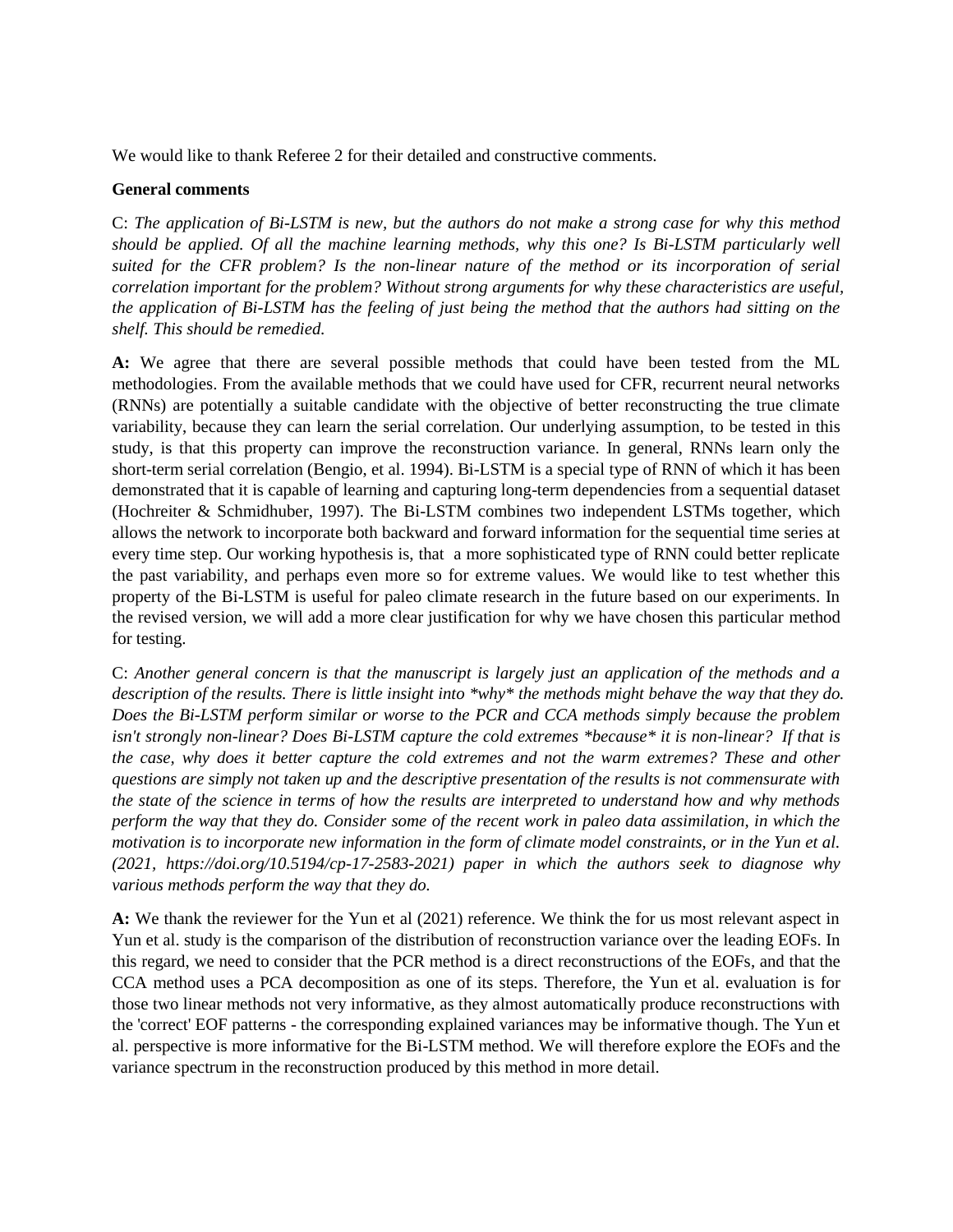We will also discuss our results in the context of data-assimilation methods (also in response to comments of Referee 1), considering their relative advantages and disadvantages, but of course a full general comparison deserves a whole study on its own.

Regarding the similar or worse performance of the LSTM compared to PCA/CCA: Our underlying assumption was that the relationship between proxies and climate is inherently non-linear and therefore a non-linear method should be able to capture the variability better. Therefore, the fact that the Bi-LSTM does not perform better than PCR/CCA can have two possible reasons: (1) the problem is simply not nonlinear enough (as suggested by the reviewer) or (2) the Bi-LSTM architecture is not yet optimal. We will test this by further exploring the LSTM sensitivity to changes in architecture and parameters. If the LSTM results appear to be rather insensitive to changes in network architecture etc, we would conclude that indeed the problem at hand may not be non-linear enough to benefit from the non-linear properties of the Bi-LSTM.

In response to both reviewers, we will also change the calibration period to a more realistic interval in the  $20<sup>th</sup>$  century (see also response to specific comment to l.165). Testing the sensitivity of the Bi-LSTM to the training period will also help us in understanding whether the capability of the Bi-LSTM to better reproduce **cold** events simply reflects the relatively colder training period, or whether there is a more systematic bias towards cold events (which we then wold need to explore further).

## **Specific comments**

Ln 7: *There are many places in the manuscript that use "summer season temperature." Summer season is redundant and can be changed to simply summer temperature.*

**A:** We will change "summer season temperature" to summer temperature

Ln 22: *This is a bit of a strange list of references for this general statement. I suggest the authors just list the many review articles on CE climate over the last decade or more: Mann and Jones (2003); Jones et al. (2009); Frank et al. (2010); Christiansen and Ljungqvist (2012); Smerdon and Pollack (2016); Christiansen and Ljungqvist (2017)*

**A:** We will change the references and list more review articles on CE climate over the last decade

Ln 24: *Again, this is a strange list of references for the sentence it is supporting. More appropriate references are: Hegerl et al. (2006, 2007); Schurer et al. (2013, 2014); Anchukaitis et al. (2012, 2017); Tejedor et al. (2021 PNAS and PP)*

**A:** We will make changes correspondingly

Ln 26: *"hinders to capture" is not grammatically correct.*

**A:** We will correct this grammatical mistake.

Ln 28: *"ice cores), etc." is incorrect structure.*

**A:** We will correct this structure.

Ln 41-40: "*Many scientific studies that employ pseudo-proxies and real proxies have focused on global and hemisphere climate field or climate index reconstructions..." What else is there? This is basically*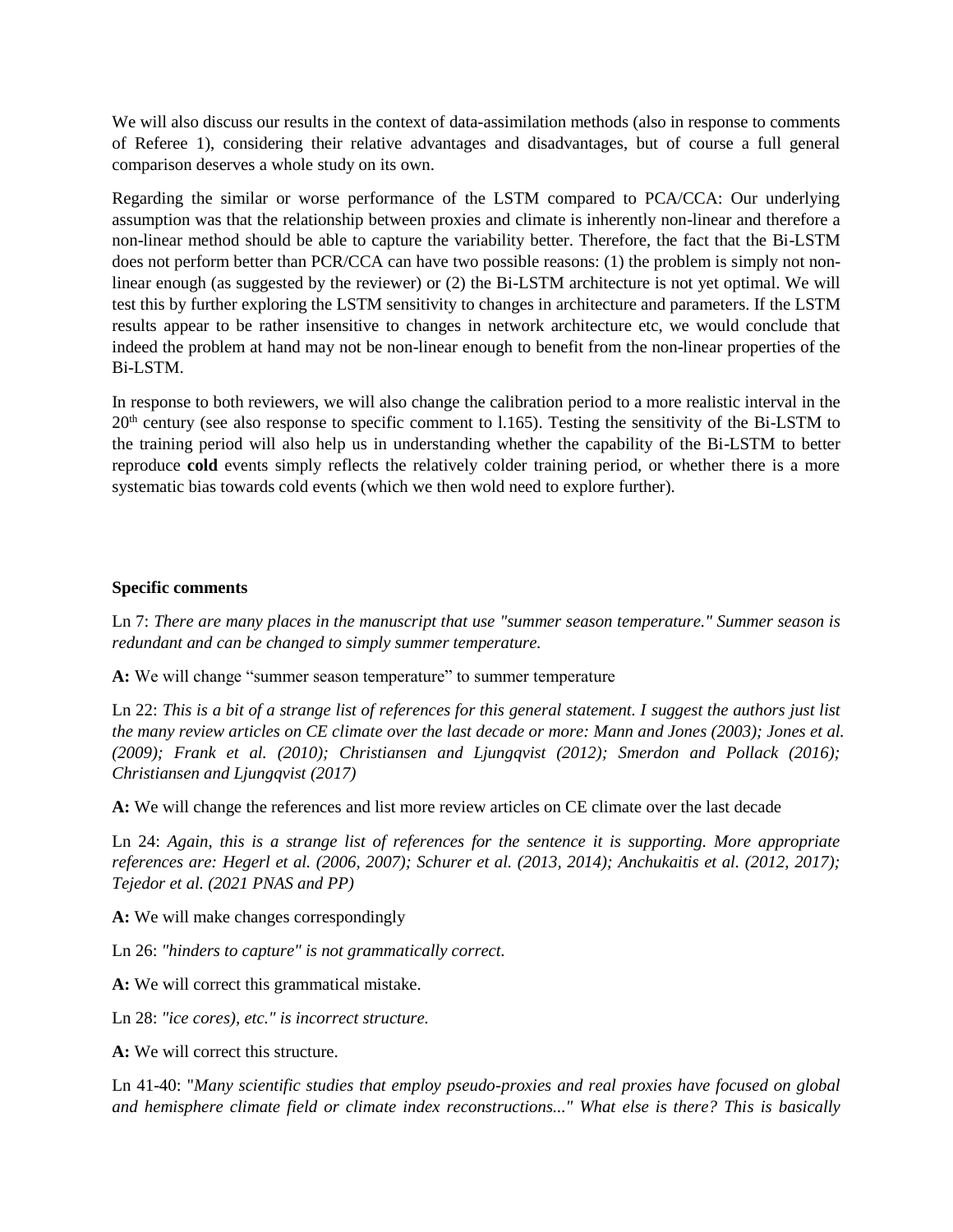*everything unless the authors are thinking about recons of dynamic indices or want to point out that the majority have focused on specifically temperature recons (with the exceptions of the data assimilation methods that have tested multiple variable recons in pseudoproxy studies).*

A: We were referring to regional reconstructions that span smaller regions than the globe or one hemisphere, e.g. the North Atlantic. The PAGES2k reconstructions do consider continental scales, but essentially they include just one (or two in some cases) continental-scale reconstructions.

Ln 51: *Data assimilation isn't mentioned at all in the Introduction, which overlooks a rapidly expanding area of CFR research and production in the field right now. It is relevant here inasmuch as the method does not assume temporally stable relationships between proxies and the targeted climate variables.*

**A:** Following the advice of both reviewers, we will include a discussion of data assimilation methodologies and summarize the difference to our approach. The family of data-assimilation methods is a different approach and is based on a rather different data set, as it also requires data from climate simulations. In doing so, it is not constrained, in principle, by the assumption that the spatial covariance is stationary over time, but on the other hand, some data-assimilation methods based on Kalman Filters require some sort of regularization of the error-covariance matrices. They also might be computationally much more demanding that purely data-driven methods. Also importantly, the use of information from climate models precludes that the resulting reconstructions might be used to test the simulations themselves, and so the resulting reconstructions lose part of their original justification.

We will include a brief discussion about the pros and cons of purely data-driven and data-assimilation methods, and the skill of our reconstructions will be also discussed in the light of the data-assimilation reconstructions. but the objective of this paper is indeed not this type of comparison, which would require its own dedicated study.

Ln 53: *Coats et al. (2013, doi:10.1002/grl.50938) and Yun et al. (2021) specifically take up the stationarity assumption.*

**A:** We will correct the sentence and refer these two articles

Ln 71: *Decadally filtered after the forced global warming signal has been removed (usually via detrending).*

A: We think that the question of detrending the SST data to define the AMV index in the paleoclimate context is not as clear as for the recent climate (20th century). The purpose of detrending is to eliminate the impact of anthropogenic climate change and in theory retain only the part of variations driven by natural variability. The role of aerosols remains contested, as this cannot be easily removed by detrending alone. The reviewer is surely aware of the ongoing discussions on the origin of the AMV variability (either externally forced or internally generated, e.g Booth et al., 2012 ; Clement et al, 2015) . In the paleoclimate context, these issues are not directly relevant. Anthropogenic climate change is absent or much weaker, and thus all AMV variations are naturally generated. If one would like to focus on the internally generated variations only, a model to subtract the impact of the forcing would be needed, and this is prone to errors when the external forcing is not exactly known (Mann et al., 2022). However, for the present study this distinction is not really important, as the objectives is to reconstruct the AMV variations independently of their origins. Another practical problem would be the definition of the detrending period in the past millennium. A linear trend over the whole period is not really justified. Therefore, we think it is reasonable to stick to our initial definition of the AMV, which has also been adopted in other paleoclimate studies, e.g. Wang et al., 2017)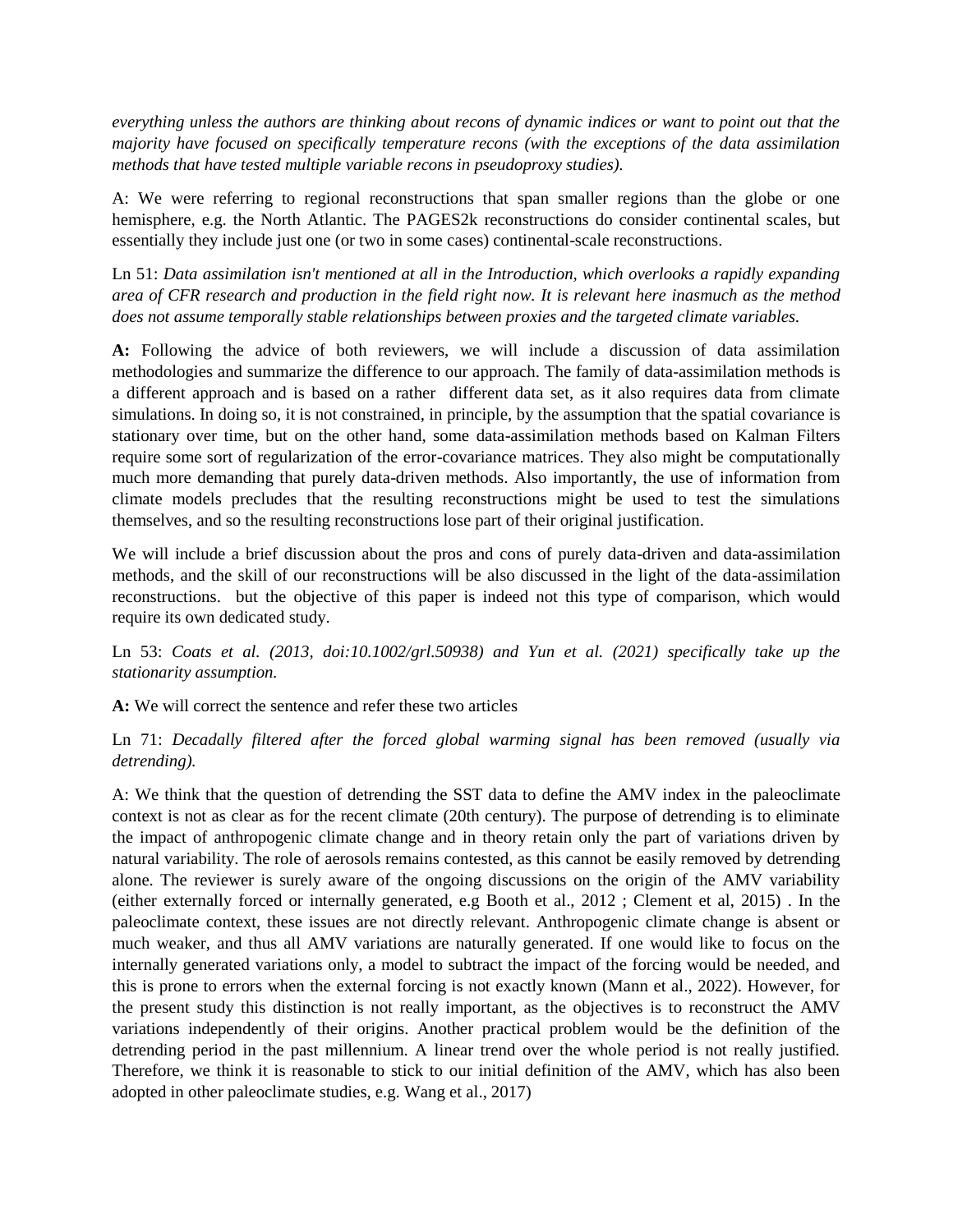Ln 91: *It is not clear what is being combined here. It was stated above that they use the PAGES2k network combined with a tree-ring network from St. George. Here they say they are combining mollusk shell records with PAGES2k and Luterbacher et al. The inclusion of the mollusk shell records is a bit random, as I am not sure they have been included in a large-scale CFR to this point. In a synthetic experiment like this, it seems a bit ad hoc to create a sampling based on a theoretical combination of proxies that, to my knowledge, has never been adopted before (I am not aware of a large-scale application of the St. George assessment, unless the authors are using that reference to refer to a largescale sampling from the ITRDB). Just using the PAGE2k sampling seems sufficient and straightforward here.*

**A:** We do not totally agree with this comment. One objective of our study is the reconstruction at smaller scale than hemispheric, e.g. at European continental scales. The PAGES2k network for Europe is constrained to land proxies. On the other hand, the OCEAN2k Pages reconstructions include marine proxies. We think that an interesting question is to explore the reconstruction skill when both sort of proxies are combined. The reviewer is right in that the mollusk shell records have not yet been included in larger compilation of proxies, but we find no compelling reason not to do it now.

Thus the objective is explore the combination of suitable terrestrial and marine proxies for small-scale North Atlantic and European land surface temperature reconstructions, while for the large-scale Northern Hemisphere surface temperature reconstruction we use a subset of the PAGES2k network. This subset is defined following the assessment by St. George, S (2014). He analyzed all tree ring data from ITRDB, and foundthat some tree ring proxies in the mid-latitudes of America and Eurasia are less suitable for temperature reconstructions because they show a more positive correlationwith summer precipitation instead of summer temperature (Figure 4 of St. George, S. 2014). We therefore think that the comprehensive criteria by St. Georg can help filter the proxy data from the PAGES2k network.

However, we would like to point out that a particular choice of proxy network cannot be critical to evaluate reconstructions methods, as these networks can be updated and re-evaluated. The main methodological conclusions should be broadly independent of the pseudo-proxy network used. To test this hypothesis, we offer to perform a test reconstruction based on the original PAGES2k network and compare it with the results of our filtered network.

Ln 95: *The choice of climate model has been definitively shown to impact the pseudoproxy results: Smerdon et al. (2011, 2015) and Parsons et al. (2021, https://doi.org/10.1029/2020EA001467)*

**A:** We will correct this sentence and refer the articles mentioned here.

Ln 132: *Which ensemble member? Also from not form.*

**A:** We will add the ensemble member and correct this grammatical mistake

Ln 134: *The CCSM4 model is presented as if it is distinct from the CESM, when in fact they share a very close lineage. This should be mentioned and does not make what the authors have done to be three truly independent models because of the close lineage between CCSM4 and CESM.*

**A:** We agree with this comment and we will limit our analysis to the two clearly different climate models MPI-ESM and CESM in the revised version. This should also reduce the descriptive nature of the manuscript and give more space for the exploration of the reasons for the respective method's performance.

Ln 150: *The grid cell that contains the proxy location is probably more accurate.*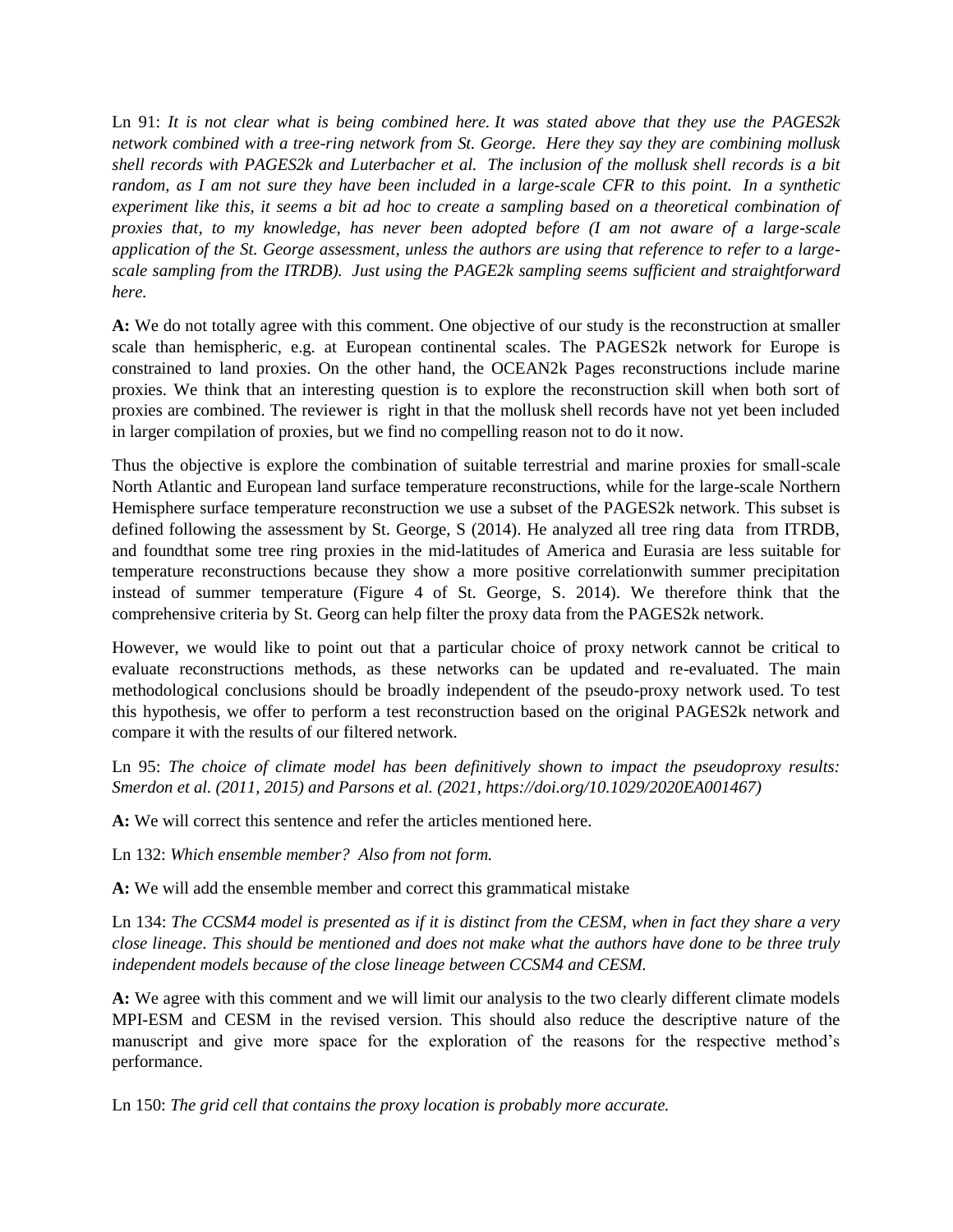**A:** We will correct the expression correspondingly.

Ln 156: *It is useful to point out that white noise is not realistic and that there have been attempts to use other noise colors or noise simulated by proxy system models. Noise colors were investigated in the seminal von Storch et al. (2004) paper, Wang et al. (2014, https://doi.org/10.5194/cp-10-1-2014) investigated various noise structures, and Evans et al. (2014, https://doi.org/10.1002/2014GL062063) investigated pseudoproxy experiments with noise from proxy system models.*

**A:** We will include experiments with red-noise contamination. In general, the results with red-noise pseudoproxies is to further reduce the reconstructed variance, but we will test whether this also applies to the LSTM network.

Ln 165: *I strongly disagree with what the authors have done to split up the calibration and validation intervals. They use a much longer training interval than would ever be possible in the real world and they calibrate outside of the 20th century when the strong trend therein may have important impacts on their methodological performance. Given the descriptive nature of this study, it is weakened even more if the conditions under which the methods are tested are far outside of what is possible with real data. I strongly encourage the authors to complete the study over a more realistic calibration interval length and in the 20th century. Absent these more realistic constraints, the skill measures the authors provide are probably inflated and impossible to interpret for more realistic frameworks.*

**A:** In the revised version, we will test the CFR methods with a more realistic calibration interval length from the 20th century and update the skill metrics and discussion accordingly

Equation 1: *The PCR and CCA formalism is inexplicably written in series form. Why not use the much more traditional formulation using matrix notation? The relationship between PCR and CCA is also more evident using matrix notation, in which PCR is simply a special form of CCA, i.e. it does not reduce the rank of the cross correlation matrix. This relationship should also be noted.*

**A:** We agree with the reviewer that a matrix notation is more compact and probably elegant. However, we need to also consider that some readers of this manuscript may be more familiar with the series form. We have in mind research groups working on climate reconstructions, familiar with calibration of dendrochronological series and that may be not that familiar with the matrix notation, but who nevertheless may be interested in new applications of CFR. We surmise that the best notation in each case is a matter of personal taste, and that the important point is that all mathematical steps remain clear.

## Ln 192: *Residual term with what assumed properties?*

**A:** The residual could be an unobserved random variable that adds noise to the linear relationship between the dependent variable (PC) and the targeted regressors (proxy or pseudoproxy) and includes all effects on the targeted regressors not related to the dependent variable (Christiansen, 2011). We agree with the reviewer that the statistical properties of the assumed noise can make a difference to the reconstruction skill. We will perform experiments with red noise in addition to the white noise already included

Paragraph starting on Ln 279: *This paragraph is full of undefined jargon that is not cited. It is meaningless for the uninitiated. Please correct.*

**A:** We will revise this paragraph starting on line 279 to better clarify the Bi-LSTM network, adding citations (Knerr, et, al. 1990; Yu, et, al. 2019) and removing the amount of jargon as much as possible.

Ln 299: *This was first noted in Smerdon et al. (2010, 2011).*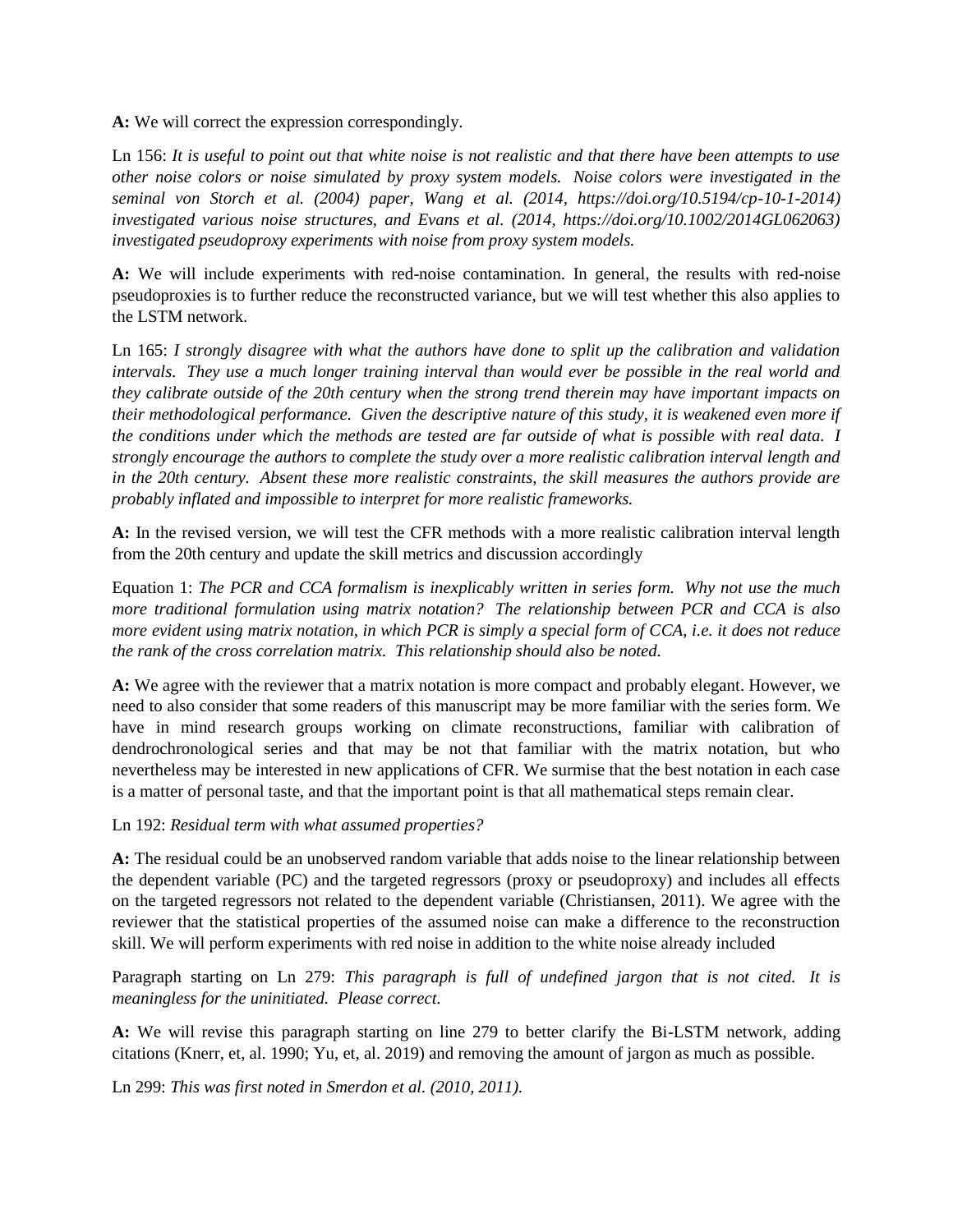**A:** We will refer Smerdon et al. (2010, 2011).

Ln 310: *"reduction in skill" as opposed the vague use of degradation here?*

**A:** We will correct degradation to reduction in skill.

Ln 320: *In the spirit of my general comments, one curiosity is why CCA does not perform better than PCR with regard to the cc metric. CCA is designed to optimize the correlation, which is why it can sometimes yield larger variance losses. It is therefore curious why it doesn't universally beat out PCR in the cc metric.*

**A:** CCA indeed maximizes the correlation that can be attained with a change of variables, i.e. with a linear combination of the grid-cell series in each of the two fields. In an admittedly artificial example, the canonical correlation can be very high and yet the reconstruction skill in general can remain low. If one grid cell in each field are very highly correlated to one another (and assuming here no PCA pre-filtering), CCA will pick those two cells as the first CCA pair (i.e., a pattern in each field with very high loadings on those cells). The rest of the cells will not contribute to the CCA pattern. The reconstruction skill will therefore be very low in all those cells, despite the CCA being very high. In general, the reconstruction skill will be a monotonic function of the canonical correlation coefficient and the variance explained by the canonical predictand pattern. If the latter is low, the reconstruction skill will be low in large areas of the predictand field.

We will introduce a short discussion in the manuscript to guide the reader.

Ln 327: *The variance losses have a relatively straightforward interpretation for the traditional regression approaches. When analyzing the mean results, the variance losses reflect loss of signal (reflected in the mean) and increases in the variance associated with the error term. It would be useful to know if the machine learning method can be interpreted in the same way, or if there is an alternative way to think about variance losses for that method.*

**A:** We believe that in the case of machine learning algorithms, but the interpretation will be more difficult. We also point out here that, even in the reviewer's interpretation, simple algorithms can yield contrasting results. For instance, even assuming that noise is present in the predictand only, direct linear regression and inverse linear regression lead to under and over estimation of the reconstructed variance. In the case of neural network, it is very common that they also lead to underestimation of the variance (noted already long time ago, Zorita et al., 1999 https://doi.org/10.1175/1520- 0442(1999)012%3C2474:TAMAAS%3E2.0.CO;2), but this can depend on the structure of the network and specifically on the form of the prescribed neuron activation function.

We will discuss this point in the manuscript, but a general answer would be, in our view, rather complex.

# Ln 390: *Why should complexity translate to improved skill? I am aware of no grand postulate that makes this case.*

**A:** The reviewer is correct that there is no general principle linking complexity and skill, but it is reasonable to assume that a more complex model might be able to better capture more complex relationships. For instance, a linear model cannot capture non-linear links outside a narrow range. Artificial neural network is a subset of machine learning method could usually be understood as a universal approximator which can map and approximate any kind of linear or nonlinear functions by selecting a suitable set of connecting weights and transfer functions in principle (Hornik et al., 1989).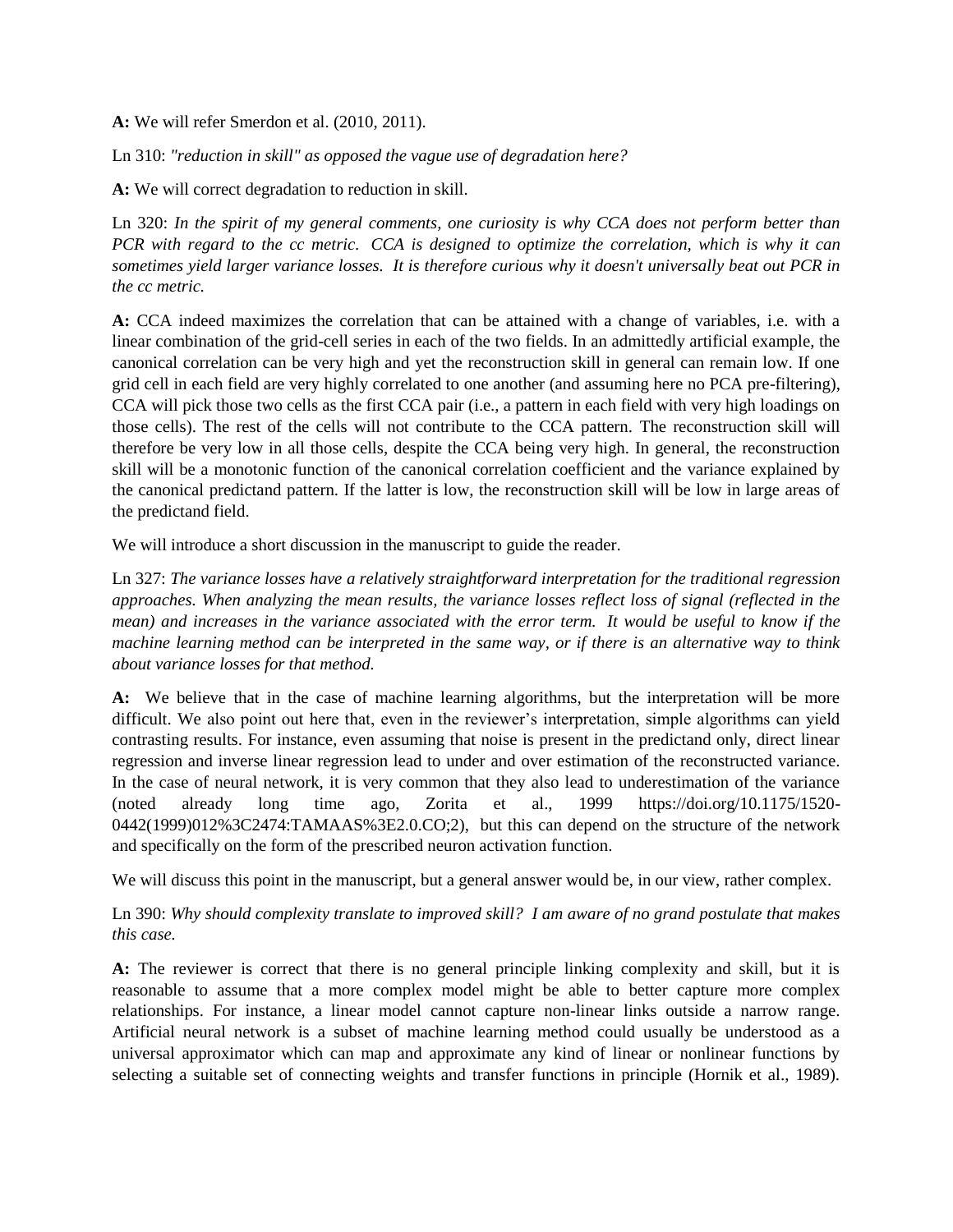Thus, it is reasonable to assume that a better performance might be achieved, but indeed, this not generally guaranteed. We will reformulate this sentence.

Ln 402: *The relationship (or lack thereof) between the skill of the mean indices and spatial skill was first discussed in Smerdon et al. (2010, 2011) and further highlighted in Smerdon's 2012 pseudoproxy review.*

**A:** We will make corrections and refer the articles mentioned here.

Ln 418: *This is vague. What about alternative methods might be useful in the context of the CFR problem? There are lots of methods out there. What direction can the authors provide, based on the work they have done, that might represent useful characteristics in other machine-learning methods to try in the context of this problem?*

**A:** We will present alternative directions and methods that might be useful in paleo CFR experiments based on more realistic calibration and validation time period as the reviewer suggested. Our first implementation of the more complex Bi-LSTM does not show superiority in CFRs compared to traditional CFR methods, so we would like to draw an assumption that more complicated architecture might not be helpful for CFRs at least based on our specific experiment results and the employed architecture of Bi-LSTM. However, we would suggest an Echo State Network (ESN) for paleo climate research. (Lukosevicius, M. & Jaeger, H. 2009; Nadiga, 2020). Both ESN and LSTM belong to RNN, yet ESN is much simpler than LSTM (Lukosevicius, M. & Jaeger, H. 2009), and also has outperformed the RNN methods in other applications (Chattopadhyay et al., 2019, Nadiga, B. 2020). We thus encourage testing ESN in different paleo climate research directions.

Ln 451: *CCA is a classic linear-based CFR method. This structure is awkward.*

**A:** We will correct this structure.

Ln 460: *"Reservoir Computing methods-Echo State Network" is screaming for a reference so that the rest of us can figure out what it is.*

**A:** We will add references about ESN: e.g., Lukosevicius, M. & Jaeger, H. 2009 and Nadiga, 2020

Figures 6 and 7: *Much of the text in this figure would only be legible by Ant Man. I strongly suggest increasing the size of the legend, fonts, and axis labels.*

**A:** We will increase the size of legend, fonts and axis labels .

Figures 8 and 9: *I find these figures very hard to read. Why include the bar plots for the data bins? It would be much clearer to simply show the estimated PDFs, which characterize the behavior well enough.*

A: The reason for including the bin bars is to highlight the differences in the frequency of extremes. The smoothed PDFs can provide a picture that is not totally accurate. Our suggestion is to produce pictures that show the smoothed PDFs and, additionally, a few bin bars for extreme events

#### **References:**

Bengio, Y., Simard, P. & Frasconi, P. Learning long-term dependencies with gradient descent is difficult. IEEE Trans. Neural Networks 5, 157–166 (1994).